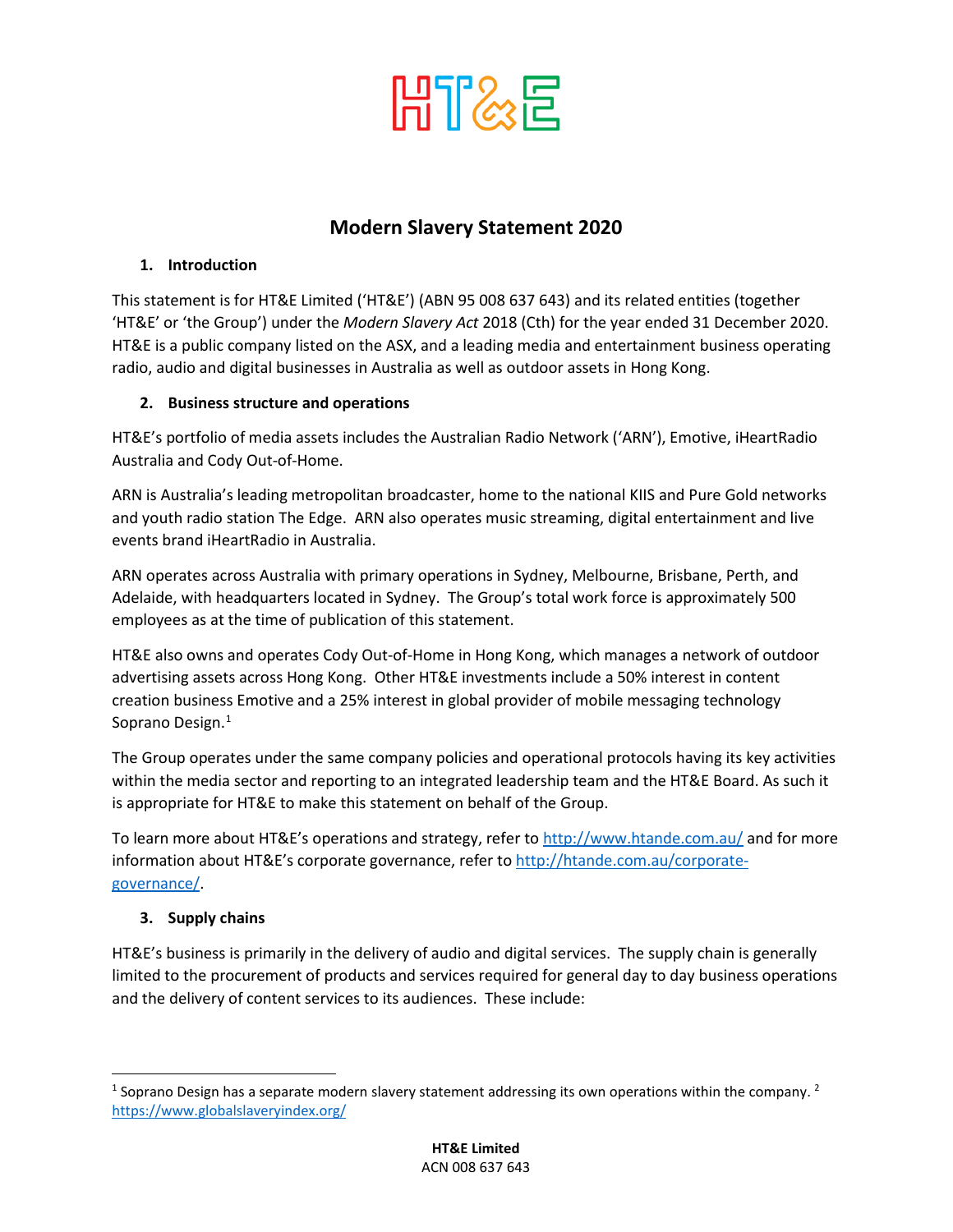

- Service suppliers and equipment vendors: including for example office equipment, communication and broadcast services and equipment, IT infrastructure and support services, travel & accommodation providers and vehicle leasing & hire companies, merchandise & event supplies, printing services, and contract cleaning suppliers;
- Content suppliers, licensing agencies and other media companies from whom the Group acquires content rights and advertising services: including licensing content for audio and audiovisual materials such as record labels, collecting societies, newswire services, image libraries and freelance contributors;
- Corporate and Professional services: such as legal, accounting and advisory services.

The direct supply chain is predominantly located in Australia, with only a portion sourced from overseas suppliers. The overseas suppliers are located in developed countries such as the USA, the UK, New Zealand and Ireland. These countries when assessed against the Global Slavery Index are rated low for prevalence of modern slavery. [2](#page-1-0)

## **4. Potential risks of modern slavery**

HT&E has reviewed the risk of modern slavery practices in our supply chain and operations. Given the nature of our supply chains coupled with the majority of suppliers being located in Australia, the risk of modern slavery in any of our suppliers is considered low.

HT&E generally deals with the Australian based subsidiaries of major international suppliers, but acknowledge they may have a wider supply chain originating from overseas over which HT&E does not have oversight. In these instances, HT&E acknowledges suppliers engaged in Australia could purchase equipment manufactured overseas in areas that might be of risk of modern slavery practices. However, this is mitigated by HT&E's major suppliers complying with the relevant modern slavery laws in those jurisdictions and HT&E acquiring goods and services from reputable producers in countries with high standards of protection for the rights of individuals.

HT&E recognises that engagement of employees and contractors may present modern slavery risks but considers this low risk due to its implementation of sound HR practices in compliance with the regulatory framework. HT&E is committed to complying with the high employment standards regulated within Australia.

## **5. Our policies – Addressing the risks**

The Board of HT&E endorses good corporate governance practices and oversees a holistic commitment to high standards of legislative compliance and ethical behaviour across the Group. HT&E has a number of procedures and policies which minimise the risk of modern slavery practices, including:

- This statement confirming HT&E's commitment to minimising modern slavery risks.
- Ensuring that the Group acquires goods and services from reputable suppliers who primarily operate in countries with equivalent protections for employees and individuals.

<span id="page-1-0"></span><sup>2</sup> <https://www.globalslaveryindex.org/>